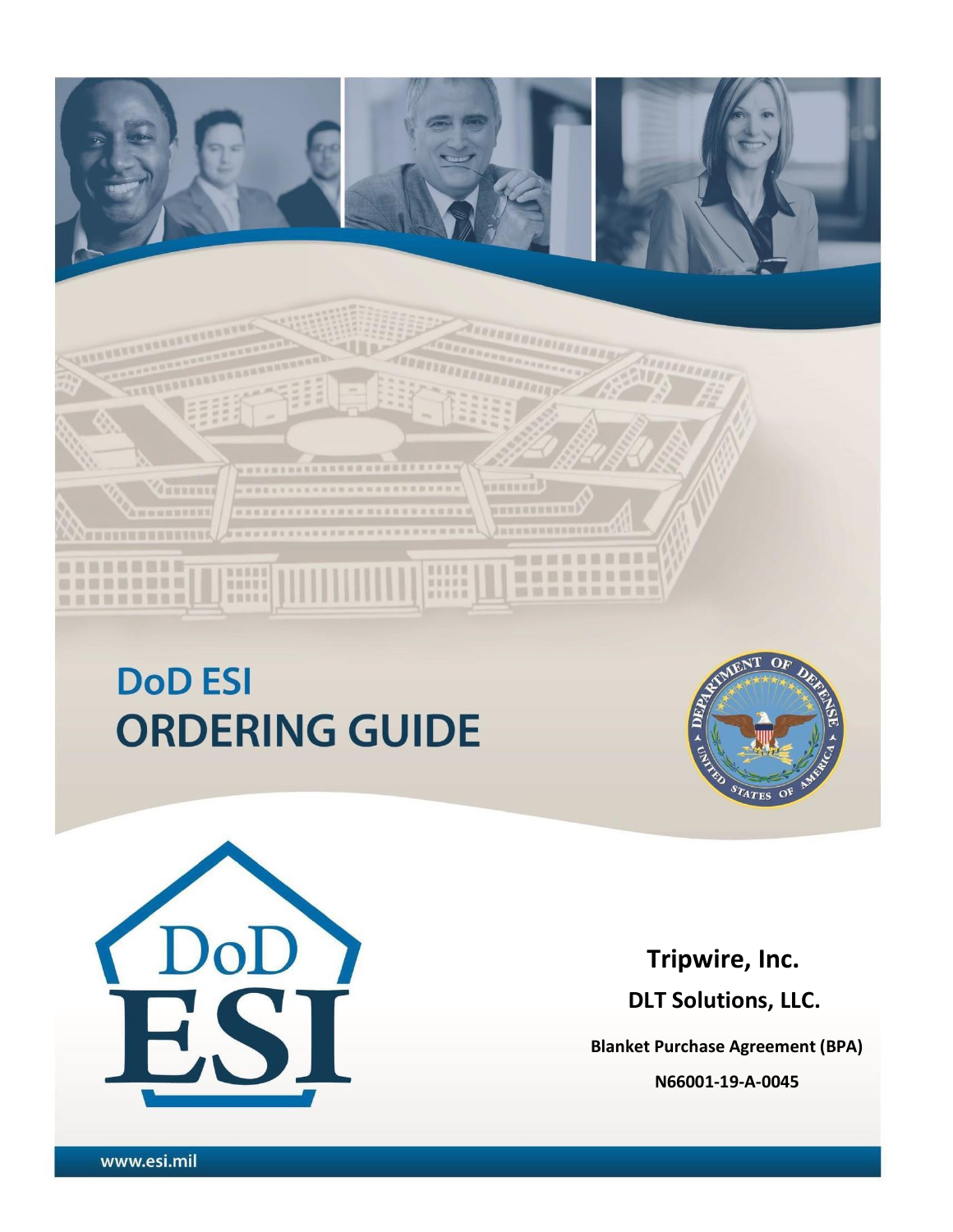

# **Department of Defense Enterprise Software Initiative (DoD ESI) ORDERING GUIDE**

This Ordering Guide has been developed by the DoD ESI team to assist IT buyers and contracting officials to order technology products and/or services from the DoD ESI Agreement holder. This Guide contains essential information about the DoD ESI Enterprise Agreement (EA), identifies the authorized users of the EA, summarizes the products and services available under the EA and instructions for users to place an order, and provides Points of Contact information for support.

# **Contents**

## 1. **General Information (please provide correct information)**

| <b>CONTRACT</b><br>OR / VENDOR                                                                         | <b>DLT Solutions, LLC</b>                            |
|--------------------------------------------------------------------------------------------------------|------------------------------------------------------|
| <b>GOVERNMENTWIDE</b><br><b>ACQUISITION CONTRACT</b><br>(GWAC) NUMBER (e.g. GSA,<br>SEWP) AND WEB LINK | GS-35F-267DA<br>View DLT's GSA Contract (click here) |
| EA NUMBER AND<br>WEB LINK                                                                              | N66001-19-A-0045<br>www.esi.mil                      |
| EA ISSUE DATE                                                                                          | 15 July 2019                                         |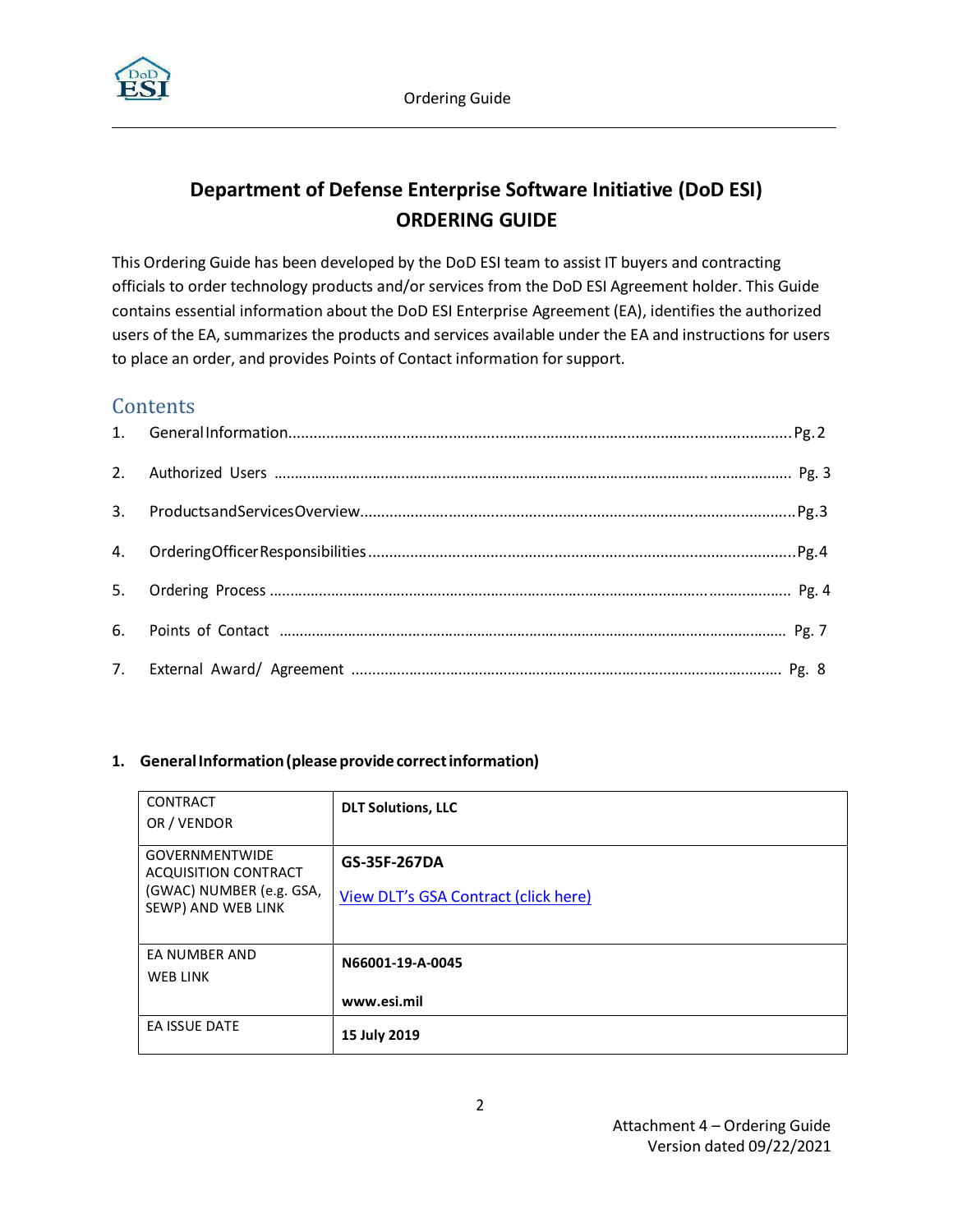

Ordering Guide

| ON DATE<br>l I (<br><b>FXPIR</b><br>FΔ | <b>July 2029</b><br>14<br>--<br>$-1$ |
|----------------------------------------|--------------------------------------|
|                                        |                                      |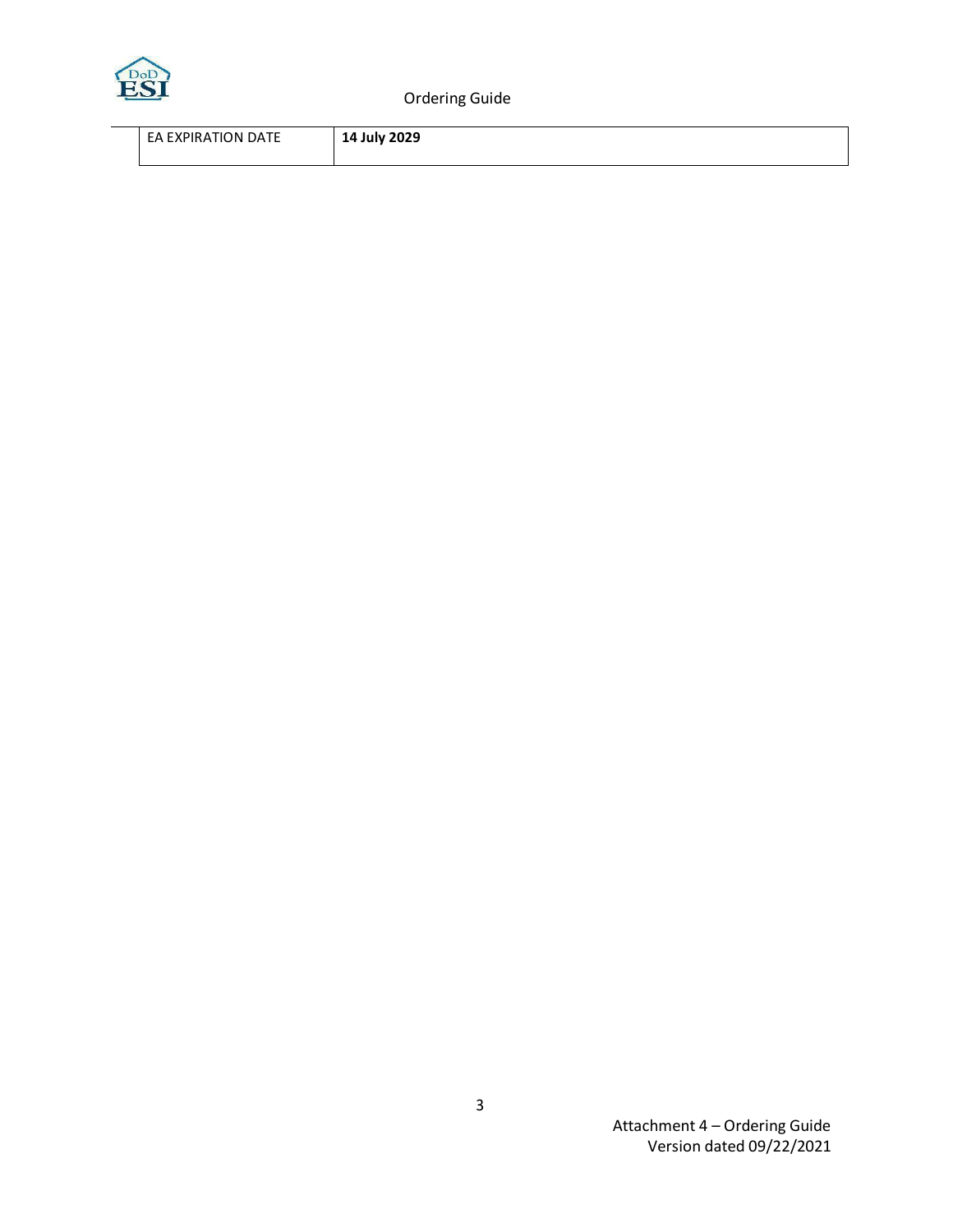

#### **2. AuthorizedUsers**

a. DoD or Agencies

The EA is open for ordering by the "DoD Departments and Agencies" on a world-wide basis. "Departments and Agencies" are defined by the 48 Code of Federal Regulations, Section 202.101. In addition, "DoD or Agencies" includes the Intelligence Community (IC) and the U.S. Coast Guard. For the purposes of this EA, a DoD component is defined as follows: The Office of the Secretary of Defense (OSD), the Military Departments, the Chairman of the Joint Chiefs of Staff, the Unified Combatant Commands, the Inspector General of the Department of Defense (DoD IG), the Defense Agencies, the DoD Field Activities, the U. S. Coast Guard, Intelligence Communities (IC) and Foreign Military Sales (FMS) with a Letter of Authorization. If this EA is co-branded with GSA and is an OMB Designated Best in Class vehicle, it is open to all United States Federal Agencies.

b. GSA, Other Ordering Organizations, andOrganizations

GSA or other applicable ordering agencies /organizations, ordering on behalf of the DOD and/or FMS, are authorized to place Orders under this EA and must comply with DFARS 208.74.

c. Contractors andIntegrators

Government contractors performing work for a DoD Component (as defined above) may place Orders under this EA on behalf of and for the benefit of the DoD entity if authorized by their cognizant Contracting Officer in accordance with the requirements of FAR 51 and/or DFARS 251 as appropriate.

#### **3. Products and ServicesOverview(please fill in the productslist)**

| Publisher(s) | Category                                                                                                                                                                 | Product Line | Service Line                                  |  |
|--------------|--------------------------------------------------------------------------------------------------------------------------------------------------------------------------|--------------|-----------------------------------------------|--|
| Tripwire     | Log Management and<br>٠<br>Security Information and<br><b>Event Management</b><br>(SIEM)<br><b>Application Security</b><br>Network Configuration<br>$\bullet$<br>Manager | All          | Consulting &<br>٠<br><b>Training Services</b> |  |

(full list is available at www.esi.mil)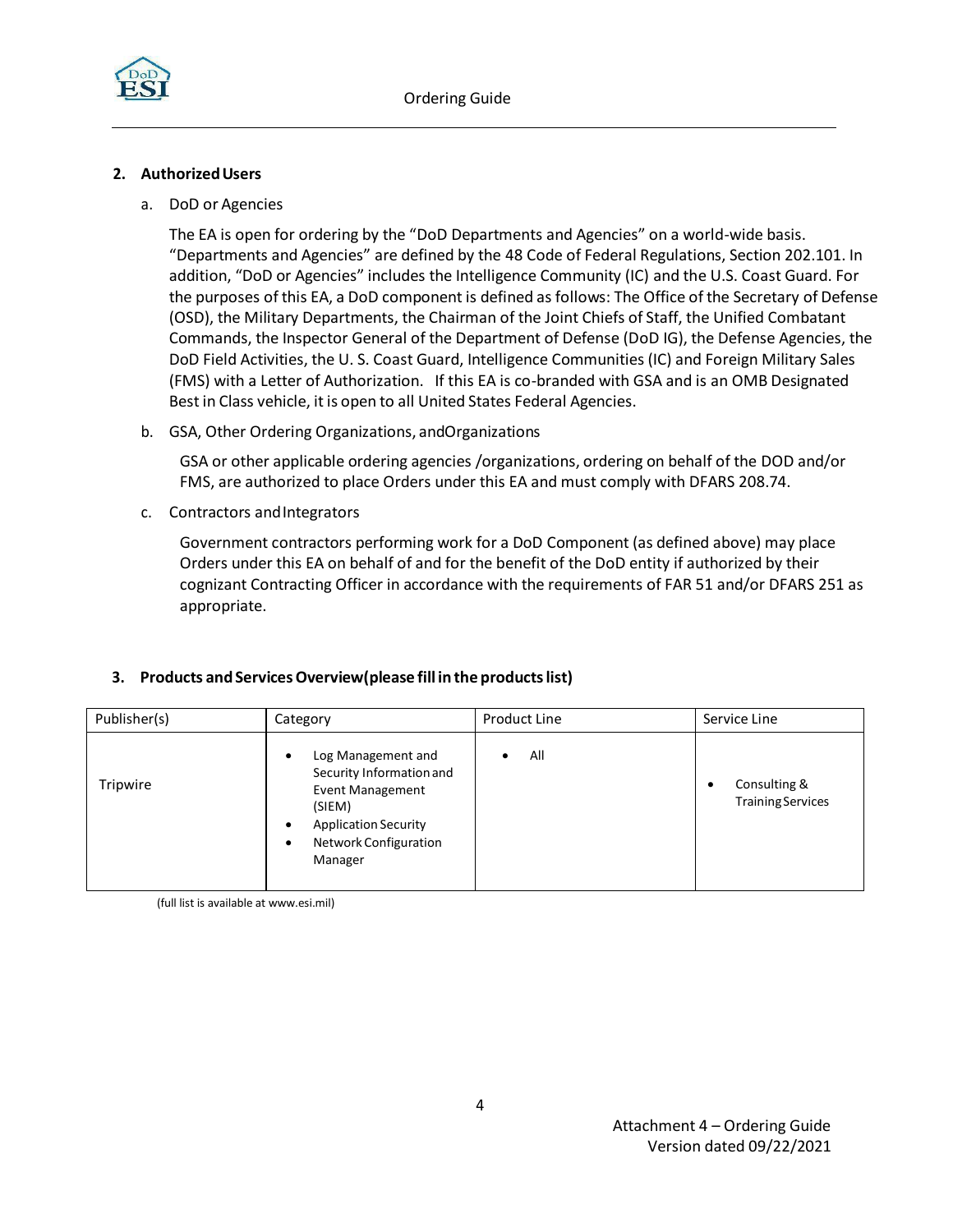

#### **4. OrderingOfficerResponsibilities**

- a. Ordering is decentralized. Only U.S. Government Contracting Officers, Government Purchase Card Holders, or Contractors given FAR 51 Authorization are able to place orders against this EA.
- b. This EA was established competitively using the procedures under FAR 8.405-3. Refer to the DoD ESI website at [www.esi.mil](http://www.esi.mil/) for the listing of the multiple award vendors.
- c. The Ordering officemust:
	- i. Comply with the ordering procedures of FAR 8.4 and DFARS 208.4;
	- ii. Obtain competition and/or execute and publish a brand name or limited source justification asapplicable;
	- iii. Provide fair opportunity to all EA holders who offerthe applicable [product](http://www.esi.mil/) and/orservice required;
	- iv. Ensure compliance with all fiscal laws prior to issuing an order under the EA;
	- v. Incorporate into the order any regulatory and statutory requirementsthat are applicable to the agency for which the order is placed, if pertinent requirements are not already included in the EA; [Note: The FAR and DFARS clauses listed in Attachment 1 of the EA are those in effect as of the effective date of the EA. Ordering Officers are responsible for incorporating the most current version of the applicable FAR and DFARS clauses, at the ordering level, in the Delivery Order as appropriate]
	- vi. Obtain the required authorization to acquire the products orservicesthrough the DoD ESI EA in accordance with FAR Part 51 when a contractoris ordering on behalf of a DoD component;
	- vii. Ensure the vendor selected for the order represents the best value. (Note that the EA terms encouragespotdiscounting.);
	- viii. Review the license terms and conditions when ordering software or proprietary appliances provided in the EA Attachments. If required, ordering offices may secure additional terms and conditions at the Order level if those terms and conditions do not conflict with those at the EA level and represent best value to the Government.

#### <span id="page-4-0"></span>**5. OrderingProcess**

- a. DFARS Regulation208.74
	- i. DFARS 208.74 requires authorized software buyers and requiring officials to review the DoD ESI website for DoD inventory or availability of an existing DoD ESI agreement before pursuing another acquisition method. DFARS proceduresare:
		- 1. After requirements are determined, review the information at the DoD ESI websiteto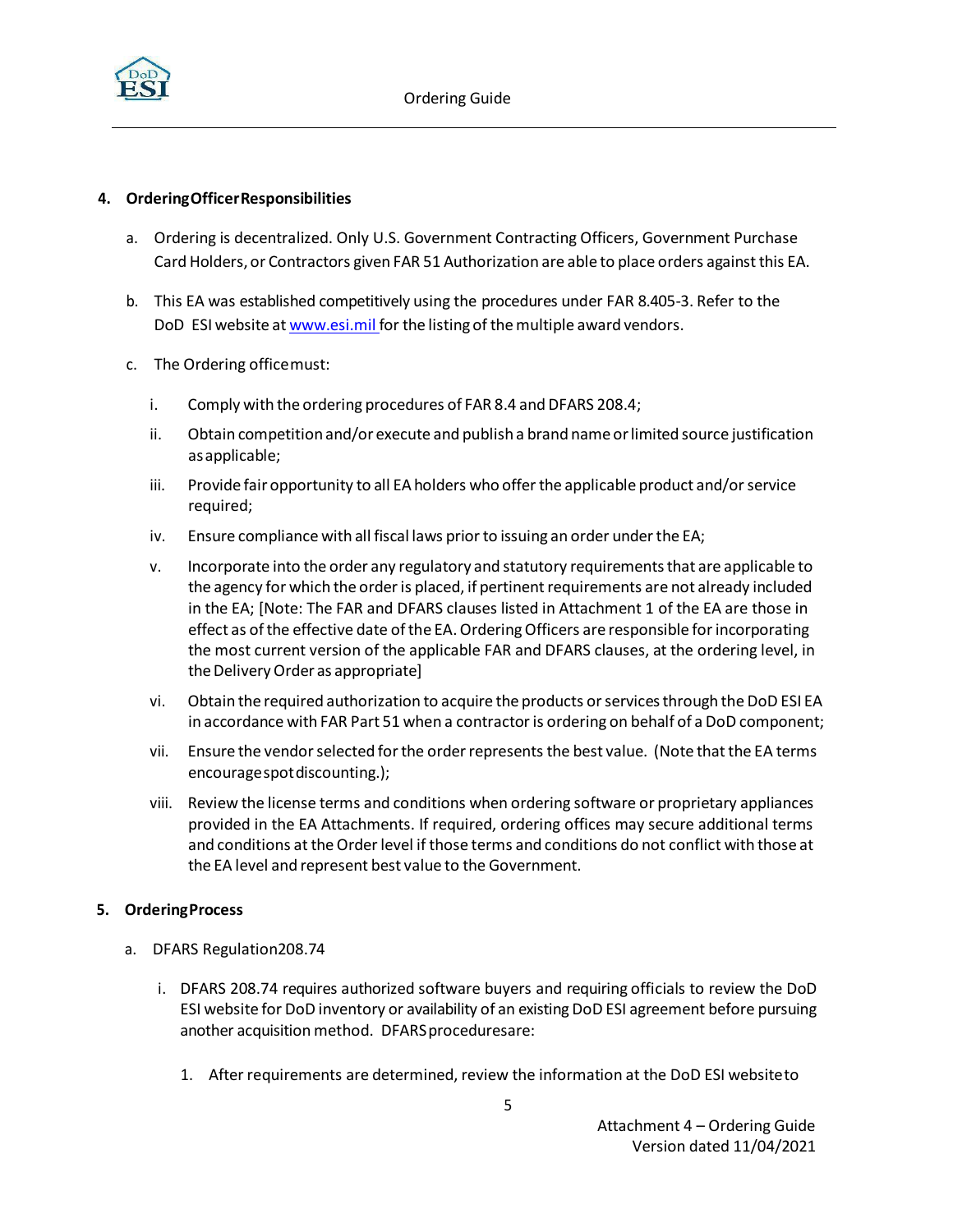

determine if the required product is available from DoD inventory. This can be done by visiting the DoD ESI website at [www.esi.mil](http://www.esi.mil/) and selecting the "Agreements" tab. Choose the type of agreement for the product being ordered (Software, Hardware, Services or All) and check the inventory box. A list of EAs with DoD inventory will appear. If the product being ordered is on the list, the EA must be used to procure the product.

- 2. If the required commercial products or services are not available from inventory, but are available from an EA, buyers must follow the procedures in the DFARSSection 208.74 and DFARS PGI 208.7403.
- 3. If a DoD component must obtain the commercial products or services outside the DoD ESI EA, the component must seek a waiver from a management official designated by the DoD Component. After the steps in paragraphs (5)(i) and (5)(ii)(A) of the DFARS PGI 208.7403, Acquisition procedures have beencompleted.
- 4. If the required commercial products or services are not available from inventory or from an EA, the DoD component may use an alternate method of acquisition, subject to applicable laws andpolicy.
- b. Ordering
	- i. All orders must be competed amongst the EA Holders unless an exception applies (see FAR 8.405-6 Limiting Sources).
	- ii. Orders are subject to the ordering office's local policy, the underlying Government-Wide Acquisition Contract (GWAC), if used, and the terms of the EA. The order may be placed directly with the vendor after ensuring compliance with the Ordering Officer Responsibilities specified in Section 4. The following is needed to place an order:
		- 1. Executionof a delivery order(SF1449) by the respective local contracting office:
			- A. Contracting Officers will need to create a EA shell using their respective contract writing system in order to execute delivery orders against this EA (see section7).
			- B. If the Contracting Officer does not use an automated contract writing system, enter the EA number N66001-19-A-0045 in Block 2 and a locally assigned delivery order number in Block 4. Note: Ensure you complete the FPDS-NG report.
		- 2. Open Market items (i.e. not in the EA catalog) may be added to a EA call/delivery order for quoting purposes and shall be clearly labeled on the Quote as "Open Market". The following actions apply for Open Market items:
			- A. For Open Market items under the Micro-purchase threshold, an ordering officer may add this item to an individual EA call/delivery order without following the proceduresin FAR 8.402(f). The items must be clearly labeled "OPEN MARKET" on theOrder.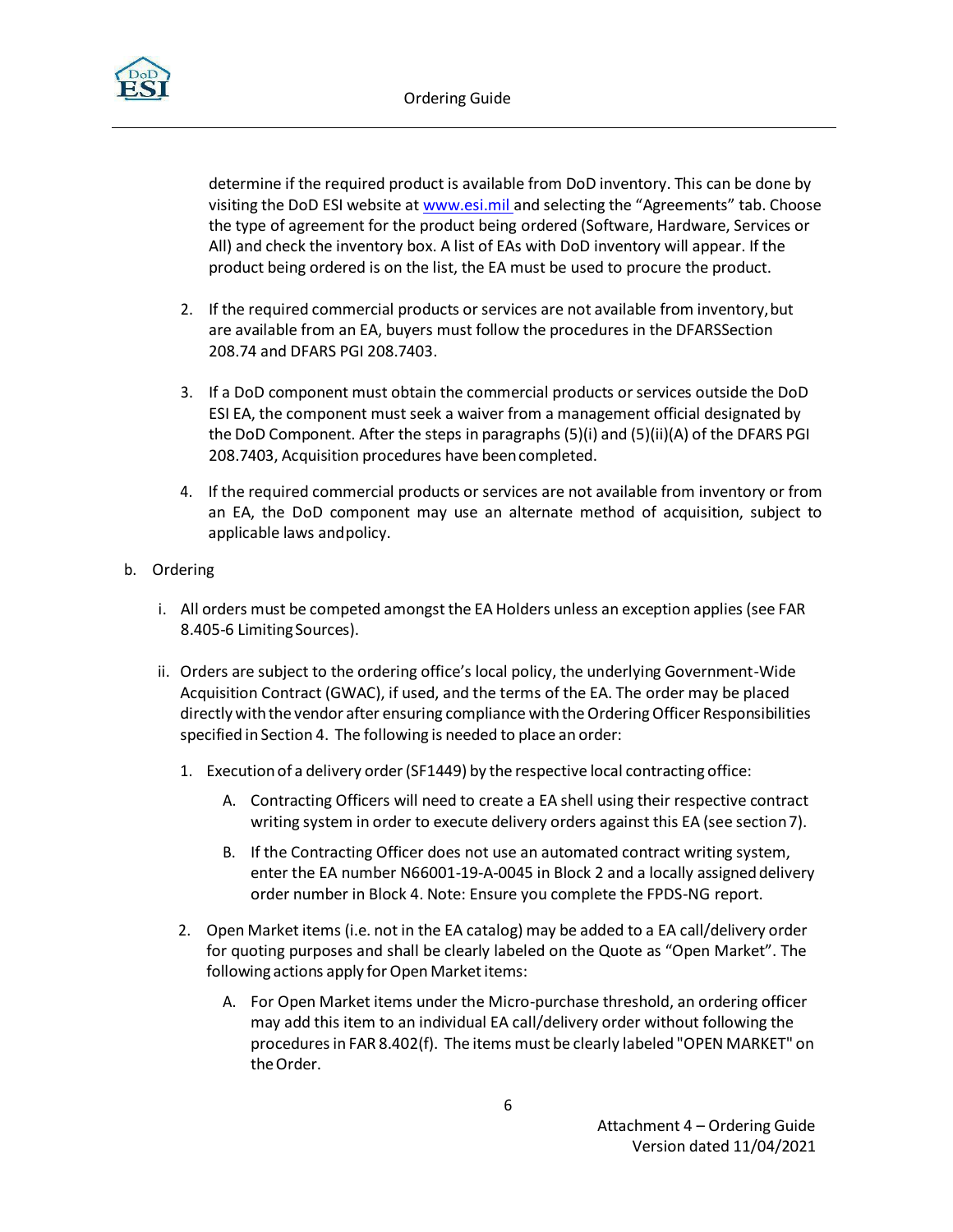

- B. For Open Market items over the Micro-purchase threshold, the ordering officer will need to purchase the item(s) outside of the EA as a separate order using FAR and DFARS procedures as applicable to their purchase. The ordering activity will need to abide by FAR Parts 5 (Publicizing), Part 6 (Competition Requirements), Part 12, (acquisition of commercial items), Parts 13, 14, and 15 (contracting methods), and Part 19 (Small Business Program).
- C. The completed SF1449 will be forwarded to the contractor with the following information:

Contractor / Vendor Information

| Address:               | <b>DLT Solutions, LLC</b>                               |  |  |  |
|------------------------|---------------------------------------------------------|--|--|--|
|                        | 2411 Dulles Corner Park, Suite 800<br>Herndon, VA 20171 |  |  |  |
| Remit To:              | <b>DLT Solutions, LLC</b>                               |  |  |  |
|                        | PO Box 743359<br>Atlanta, GA 30374-3359                 |  |  |  |
| CAGE:                  | 0SOH9                                                   |  |  |  |
| DUNS:                  | 78-6468199                                              |  |  |  |
| TIN:<br>Business Size: | 54-1599882<br>Other than Small                          |  |  |  |

- 3. Government-WidePurchaseCardorders canbesubmittedvia telephone or email
	- A. Orders can be placed by calling 800-262-4358 or emailing [tripwiredodesi@dlt.com](mailto:tripwiredodesi@dlt.com)
	- B. Information Required from the Ordering Office:
		- i. End User and Name
		- ii. End User Email Address
		- iii. End User Phone Number
		- iv. Unit Identification Code(UIC)
- iii. Ordering Period If orders issued within the EA Ordering Period(s) include options, the order options may be exercised after the EA ordering date(s) providedthat: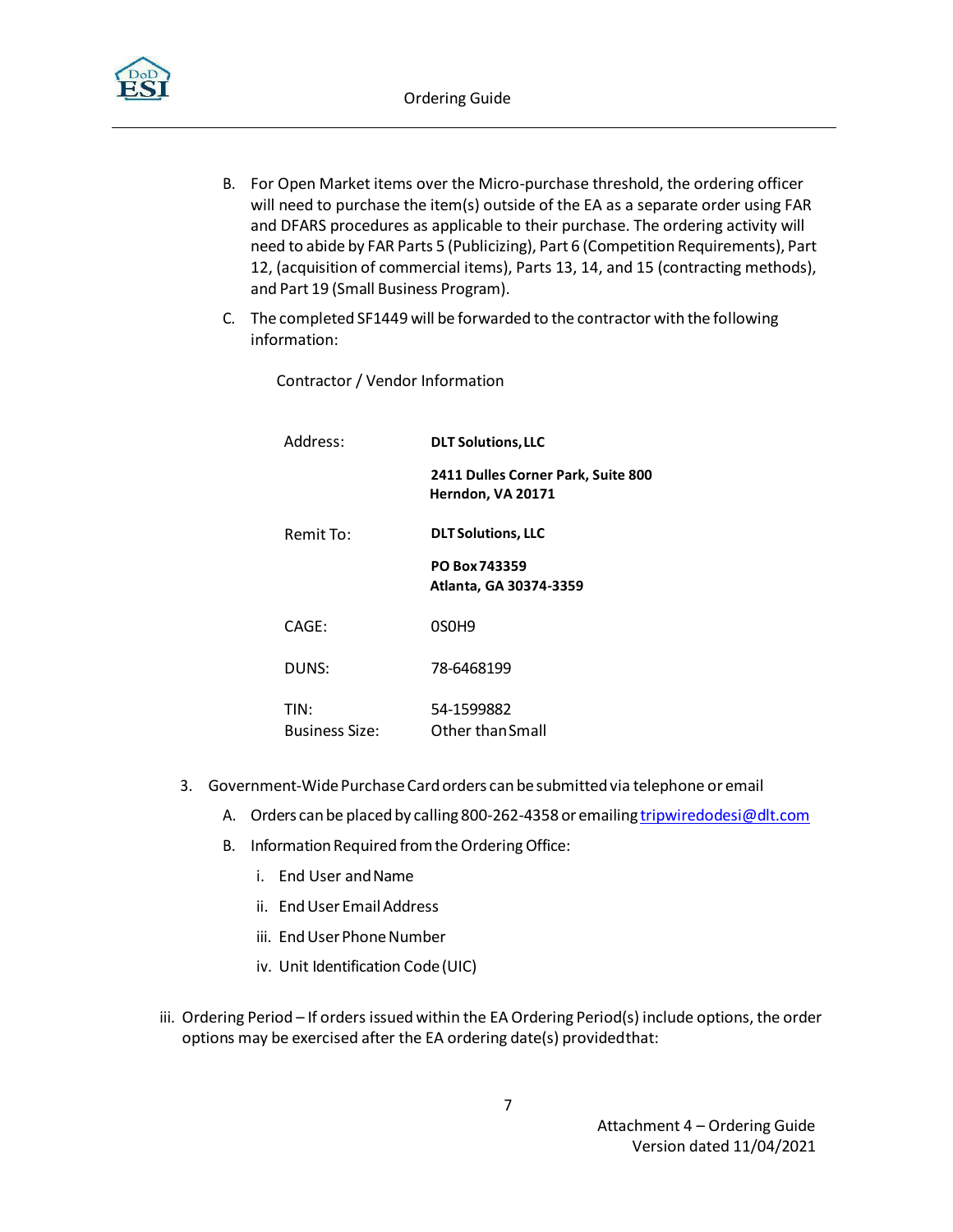

- 1. The initial order that includes the option was issued during the EA ordering period(s), and does not exceed 60 months past the expiration date of theEA;
- 2. The Ordering Office determines that the underlying GWAC is still valid at the time the order option is exercised and still includes the applicable products, and
- 3. The Ordering Office satisfies all other applicable regulations for exercise of the option.

#### **6. Points ofContact**

a. ContractingOffice

|                       | <b>Procuring Contracting Officer (PCO)</b> | <b>Alternate Point of Contact</b> |  |  |
|-----------------------|--------------------------------------------|-----------------------------------|--|--|
| <b>POC</b>            | <b>Spencer Sessions</b>                    | Veronica Beck                     |  |  |
| <b>Telephone</b>      | spencer.sessions@navy.mil                  | veronica.beck@navy.mil            |  |  |
| Email<br>619-553-4523 |                                            | 619-553-4490                      |  |  |

#### b. Software Product Manager (SPM)

| <b>Software Product Manager (SPM)</b>   |              | <b>Alternate Point of Contact</b> |  |  |
|-----------------------------------------|--------------|-----------------------------------|--|--|
| <b>POC</b>                              | Shawn Molina | Nina Diep                         |  |  |
| <b>Telephone</b>                        |              | 619-553-1023                      |  |  |
| Email<br>Shawn.E.Molina.civ@us.navy.mil |              | nina.n.diep.civ@us.navy.mil       |  |  |

#### c. Vendor Points ofContact

| <b>Program Manager (PM)</b>     |                        | <b>PM Alternate</b><br><b>Contracts Management</b> |                        | <b>Sales &amp; Ordering</b> |  |
|---------------------------------|------------------------|----------------------------------------------------|------------------------|-----------------------------|--|
| Kayla Hutson<br><b>POC</b>      |                        | Kayla Hutson<br>Thomas Leonard                     |                        | Dan Finn                    |  |
|                                 | Telephone 800-262-4358 | 800-262-4358                                       | 800-262-4358           | 703-773-9239                |  |
| Tripwiredodesi@dlt.com<br>Email |                        | Tripwiredodesi@dlt.com                             | Tripwiredodesi@dlt.com | Tripwiredodesi@dlt.com      |  |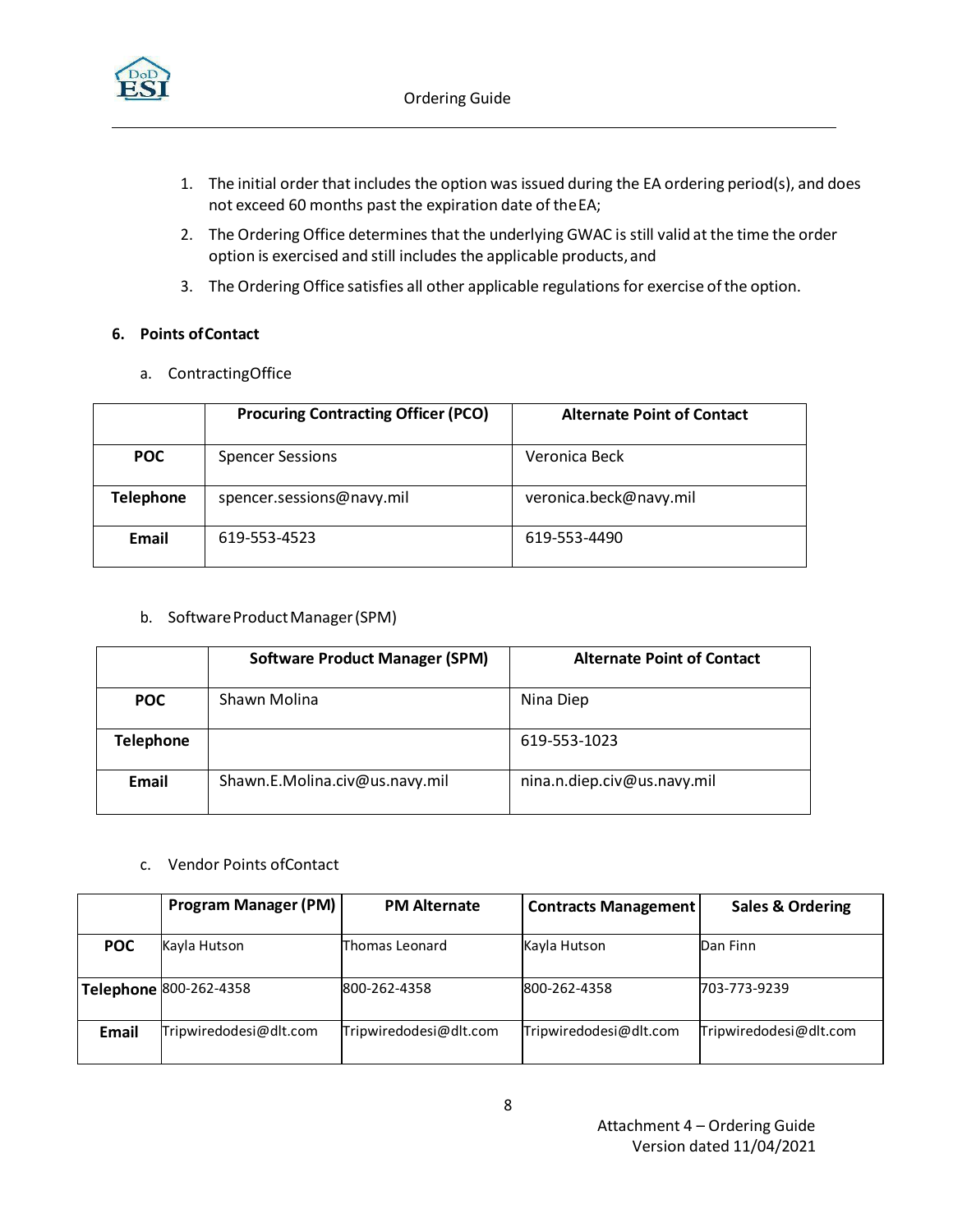

## **7. External Award / Agreement (for use in the Standard ProcurementSystem(SPS))**

Blanket Purchase Agreements awarded by other contracting offices can be entered in the system as external awards. External awards allow users to enter line item information and establish order constraints consistent with the original award. Once an external award is loaded in the system, it can be used as a reference when creating orders.

To create an external award, go to Procurement > Pre-Award / Award > External Awards (or Agreements) > select the desired form.

| Procurement Desktop - Defense     |                                                                                        |                |                                                                       |                                   |  |  |  |
|-----------------------------------|----------------------------------------------------------------------------------------|----------------|-----------------------------------------------------------------------|-----------------------------------|--|--|--|
| File                              | Edit Procurement Reference Utilities                                                   | Window<br>Help |                                                                       |                                   |  |  |  |
| 團<br>颜丽<br>Willia<br>Number<br>ra | Requirements<br>Pre-Award / Award<br>Post-Award<br>Validate Funds<br>Generate Document | Ctrl+G         | ÆП<br>മ ര<br>, ⁄6\<br>Solicitations<br>Offer Evaluation<br>Agreements | ll۰<br><b>box</b><br>MCN.<br>ber. |  |  |  |
| N٤<br>Рú<br>PO/DO Mod             | Integrity Check<br>Approvals<br>Release                                                | Ctrl+I         | Awards<br><b>External Agreements</b><br><b>External Awards</b>        | SF 252                            |  |  |  |
|                                   | Estimate, Proposal, and Negotiation<br>Milestone Plan                                  |                | Audit Tracking<br>Vendor Dispute Tracking                             | SF 1449<br>SF 1442<br>SF 26       |  |  |  |
| 13<br>Folder                      | Checklist<br>Contract Distribution List                                                |                |                                                                       | SF 33<br>DD 1155                  |  |  |  |

The Create New External Award window displays.

| <b>Create New External Award (SF 26)</b> |                        |  |  |  |  |
|------------------------------------------|------------------------|--|--|--|--|
| Number:                                  | W91QUZ - 07 - D - 0001 |  |  |  |  |
| Description:                             | External Award (SF 26) |  |  |  |  |
|                                          |                        |  |  |  |  |
|                                          | Cancel<br>ок           |  |  |  |  |

Enter the Agreement number for which the external award is being created. Click OK. The external award document is opened and displayed.